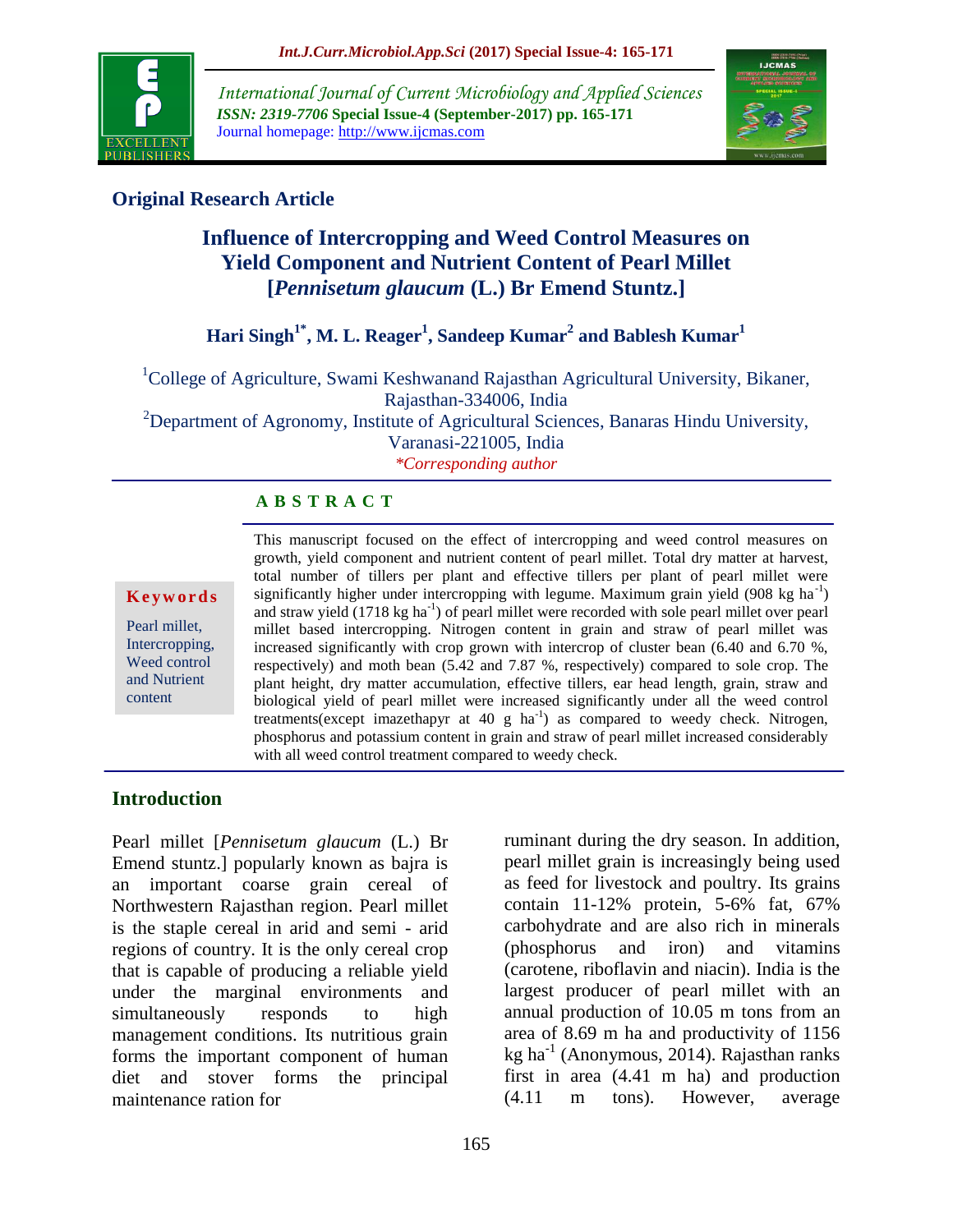productivity is 933 kg ha<sup>-1</sup> which is still low compared to the national average. (Anonymous, 2014b). In Rajasthan, pearl millet cultivation is mainly confined to the arid (62% of total area) and semi-arid (12.60% of total area) regions.

Northwestern Rajasthan is characterized by drought prone, low soil fertility and high temperature situation where vegetation condition is primarily dependent on the unpredictable climatic conditions. Mixed cropping by virtue of its merits has traditionally been practiced as an insurance against aberrant weather conditions and natural calamities like droughts, which appear more frequently in this region. Cropmixtures, in general, outperform monocultures both in terms of productivity and weed suppression but in order to ensure their benefits to be persistent and consistent through time, more scientific way-out in the form of intercropping needs to be evaluated by involving crops which are complimentary and compatible to each other. Pearl millet and legume intercropping system is promising for this region and legumes compatible with pearl millet as intercrops, are mainly cluster bean and moth bean. All the component crops of the system have their own importance in livelihood of farmers of the region. Weed infestation is considered as one of the most important constraint that limits yields in intercropping system. In pearl millet, weeds account for 16 to 94 per cent reduction in yield (Umrani *et al.,* 1980). Thus, weed control has become crucial for quality product and higher yields. Conventional methods of weed control being weather dependent, laborious, more time consuming and costly due to high cost of labour and mechanical means being less efficient in controlling weeds compare to use of herbicides, there is need to explore suitable herbicide (s), which may be effective and economically viable for both monoculture and intercropping and also

information on control of weeds in pearl millet and legume intercropping system in arid zone is lacking, particularly on post emergence herbicidal weed control. So there is a need to test chemical as well as other methods of weed control for pearl millet and legume intercropping system.

### **Materials and Methods**

A field experiment was conducted at the Instructional Farm, College of Agriculture, Swami Keshwanand Rajasthan Agricultural University, Bikaner during *kharif* 2014. The seed of the crops were sown  $@$  4 kg ha<sup>-1</sup> of pearl millet in lines spaced as per treatments in sole cropping and intercropping. The sowing was done by "*kera*" method in open furrow on July 23, 2014.

#### **Site description and field experiment**

The study was conducted at the Instructional farm, College of Agriculture, Swami Keshwanand Rajasthan Agricultural University, Bikaner  $(28.01^0N)$  latitude and  $73.22^0$ E longitude at an altitude of 234.70 meters above mean sea level). According to National Planning Commission, Bikaner falls under Agro-climatic zone XIV (Western Dry Region) of India. The lowest and highest values of maximum temperature of  $31.3^{\circ}$ C and  $42.2^{\circ}$ C were recorded in the  $45<sup>th</sup>$  and  $28<sup>th</sup>$  standard meteorological week, respectively. Likewise, the extreme values of minimum temperature (11.5 & 29.6<sup>0</sup>C) were recorded in the  $45<sup>th</sup>$  and  $24<sup>th</sup>$  standard meteorological weeks, respectively. Crop received 427.9 mm of rainfall in 12 rainy days in the growing season.

Soil samples were taken randomly from 0- 15 cm depth from different spots of the experimental field and a representative composite sample was prepared by mixing all these samples together for analyzed to determine the mechanical composition,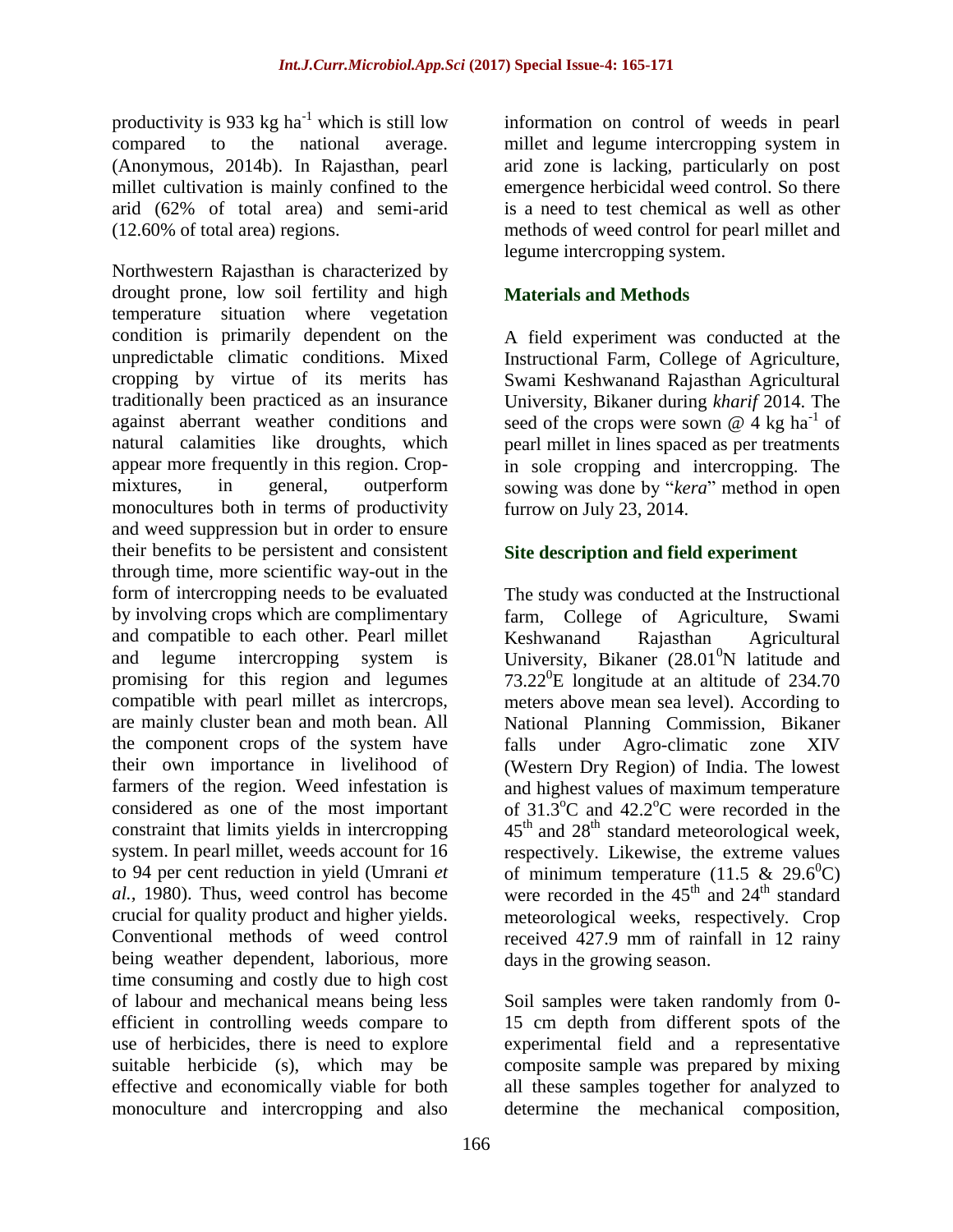physio-chemical properties, organic carbon and available N, P and K of the soil. Some of the initial soil properties were: the soil pH (1:2, soil: water) 8.50; Organic carbon (0.08 %) Walkley and Black's rapid titration method (Jackson, 1973); 86.40 kg  $ha^{-1}$ available nitrogen (Subbiah and Asija, 1956); 21.91  $P_2O_5$  kg ha<sup>-1</sup> available phosphorus (Olsen *et al.,* 1954); 234.00 K2O kg ha $^{-1}$  available potassium (Jackson, 1973).

#### **Experimental design and treatments**

The experiment was laid out in a split plot design and replicated thrice. Five intercropping treatments as main plot comprised (i) Sole pearl millet, (ii) Sole cluster bean, (iii) Sole moth bean, (iv) Pearl millet + cluster bean  $(v)$  Pearl millet + moth bean. Four weed control treatments in sub plot comprised (i) Weedy check (remained infested till harvest), (ii) Hand weeding twice at 20 and 35 DAS, (iii) Pendimethalin at 0.75 kg ha<sup>-1</sup> as pre emergence, (iv) imazethapyr 40 g ha $^{-1}$  as post emergence. Full dose of phosphorus and half dose of nitrogen was applied as basal. The remaining half dose of nitrogen was applied as top dressing at 30 DAS through urea in rows of pearl millet only. Hoeing and weeding was done manually as per treatment. Two irrigations were applied to the crop during the dry spell. Various growth and yield parameters were observed at harvest following the standard procedure.

#### **Statistical analysis**

The data on growth, yield and other characters were statistically analyzed with the help of fisher's analysis of variance technique (Fisher, 1950). The critical difference (CD) for the treatment comparisons was worked out where ever the variance ratio (F test) was found significant at 5% level of probability. To evaluate the nature and magnitude at treatment effect,

summary tables along with  $S.Em.±$  and critical difference (C.D.) were prepared.

#### **Results and Discussion**

#### **Intercropping**

The plant stand at 30 DAS and at harvest was significantly higher in pearl millet sole as compared to pearl millet intercrop with cluster bean as well as moth bean. Significant difference of plant stand among systems of intercropping was mainly by the virtue of the row ratio of intercropping system. Yadav and Jat (2005) reported similar results. At harvest dry matter production by pearl millet in intercropping system increased considerably. Pearl millet + cluster bean and pearl millet + moth bean intercropping increase 19.26 and 20.80 percent dry matter, respectively, over crop grown in sole. Better growth of pearl millet in intercropping systems might be due to the nitrogen made available from the intercrops is simultaneously used by the companion graminaceous crop at later stages (Chatterjee *et al.,* 1989) and also the short duration of intercrops, they did not compete for the environmental factors, like sunlight and space which show greater compatibilities with pearl millet might be the reason for better growth of pearl millet in different intercropping systems. Total number of tillers and effective tillers per plant of pearl millet were significantly higher under intercropping system either with cluster bean or moth bean as compared to sole pearl millet. Higher number of effective tillers in intercropping treatments may be due to lower pearl millet population and wider space available for more growth and development of pearl millet (Pal *et al.,* 2000). Singh and Agrawal (2004) also reported the similar findings under intercropping systems. Grain and straw yield of pearl millet increased considerably in pearl millet sole as compared to both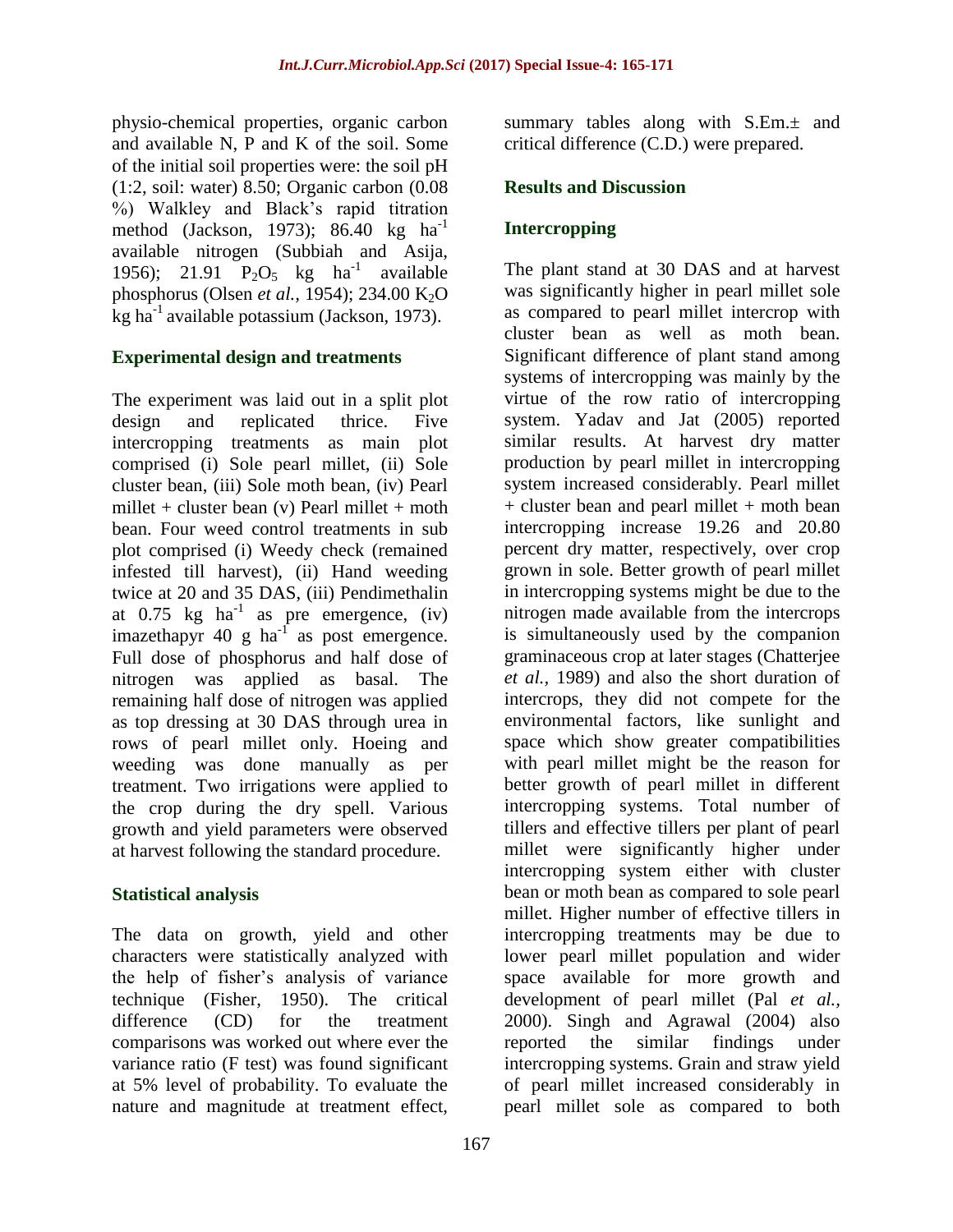intercropping system with cluster bean and moth bean. Sole crop increased by 58.12 and 58.39 per cent grain yield of pearl millet compared to pearl millet – cluster bean and pearl millet – moth bean cropping system, respectively. Significant difference by intercropping system in grain, straw and biological yield of pearl millet were due to the virtue of the row ratio of intercropping system. These findings are in close conformity of those reported by Patel and Sadhu (2013) & Yadav and Yadav (2000). Nitrogen content in pearl millet grain and straw was increased significantly in crop grown with intercropping systems compared to sole crop. Pearl millet intercropped with cluster bean and moth bean increased nitrogen content of seed of pearl millet to the tune 6.40 and 5.42 per cent, respectively over sole crop of pearl millet. Increase in nitrogen content due to intercrops may be attributed to leguminous nature of the crops, which caused fixation of atmospheric nitrogen and release during growth. The aspect of this availability of nitrogen from the intercrops are simultaneously used by the companion graminaceous crop so benefited to companion crop. These results are in accordance with Sharma *et al.,* (2008). Phosphorus and potassium content in grain and straw of pearl millet were not influenced significantly by intercropping systems as well as sole crop.

| <b>Table.1</b> Effect of weed control measures and pearl millet legumes intercropping system on plant |
|-------------------------------------------------------------------------------------------------------|
| stand, plant height, dry matter accumulation, tillers and yield of pearl millet                       |

| <b>Treatments</b>                                 | <b>Plant stand</b><br>$(^{6}000 \text{ ha}^{-1})$ |                      | <b>Plant height</b><br>(cm) |                      | Dry matter<br>accumulation<br>$(g$ plant <sup>-1</sup> ) |                      | <b>Total</b><br>tillers<br>per | <b>Effec</b><br>tive<br>tillers | <b>Yield</b><br>$(kg ha-1)$ |                |
|---------------------------------------------------|---------------------------------------------------|----------------------|-----------------------------|----------------------|----------------------------------------------------------|----------------------|--------------------------------|---------------------------------|-----------------------------|----------------|
|                                                   | <b>30 DAS</b>                                     | At<br><b>Harvest</b> | 30<br><b>DAS</b>            | At<br><b>Harvest</b> | 30<br><b>DAS</b>                                         | At<br><b>Harvest</b> | plant                          | per<br>plant                    | Grain                       | <b>Straw</b>   |
| Intercropping                                     |                                                   |                      |                             |                      |                                                          |                      |                                |                                 |                             |                |
| Pearl millet sole                                 | 211                                               | 204                  | 42.30                       | 163.10               | 10.04                                                    | 25.94                | 2.23                           | 1.75                            | 908                         | 1718           |
| Cluster bean sole                                 | $\blacksquare$                                    |                      |                             |                      |                                                          |                      |                                |                                 |                             |                |
| Moth bean sole                                    | $\sim$                                            | $\blacksquare$       | $\blacksquare$              |                      |                                                          |                      |                                |                                 | $\blacksquare$              | $\blacksquare$ |
| PM+CB $(1:2)$                                     | 70                                                | 69                   | 40.57                       | 161.73               | 9.86                                                     | 30.84                | 2.82                           | 2.26                            | 380                         | 664            |
| $PM+MB(1:2)$                                      | 69                                                | 68                   | 40.07                       | 161.48               | 9.73                                                     | 31.23                | 3.02                           | 2.25                            | 378                         | 680            |
| S.Em.±                                            | 2.5                                               | 2.7                  | 0.94                        | 2.96                 | 0.53                                                     | 1.22                 | 0.14                           | 0.11                            | 20.5                        | 57.4           |
| $CD(P=0.05)$                                      | 10                                                | 11                   | <b>NS</b>                   | <b>NS</b>            | <b>NS</b>                                                | <b>NS</b>            | 0.53                           | 0.43                            | 80                          | 225            |
| <b>Weed control</b>                               |                                                   |                      |                             |                      |                                                          |                      |                                |                                 |                             |                |
| Weedy check                                       | 134                                               | 125                  | 44.28                       | 157.99               | 10.91                                                    | 26.80                | 2.28                           | 1.64                            | 500                         | 987            |
| Two hand<br>weeding at 20 and<br>35 DAS           | 137                                               | 135                  | 45.20                       | 173.58               | 12.28                                                    | 35.03                | 3.37                           | 2.84                            | 654                         | 1237           |
| Pendimethalin<br>$0.75$ kg ha <sup>-1</sup> as PE | 123                                               | 121                  | 42.50                       | 168.01               | 9.76                                                     | 31.97                | 2.97                           | 2.43                            | 569                         | 1067           |
| Imazethapyr 40 g<br>$ha^{-1}$ at 25 DAS as<br>PoE | 73                                                | 71                   | 31.93                       | 148.83               | 6.56                                                     | 23.56                | 2.14                           | 1.42                            | 497                         | 790            |
| S.Em.±                                            | 2.1                                               | 1.9                  | 1.03                        | 2.61                 | 0.59                                                     | 1.07                 | 0.13                           | 0.09                            | 23.3                        | 35.4           |
| $CD(P=0.05)$                                      | 6                                                 | 6                    | 3.06                        | 7.76                 | 1.74                                                     | 3.19                 | 0.39                           | 0.26                            | 69                          | 105            |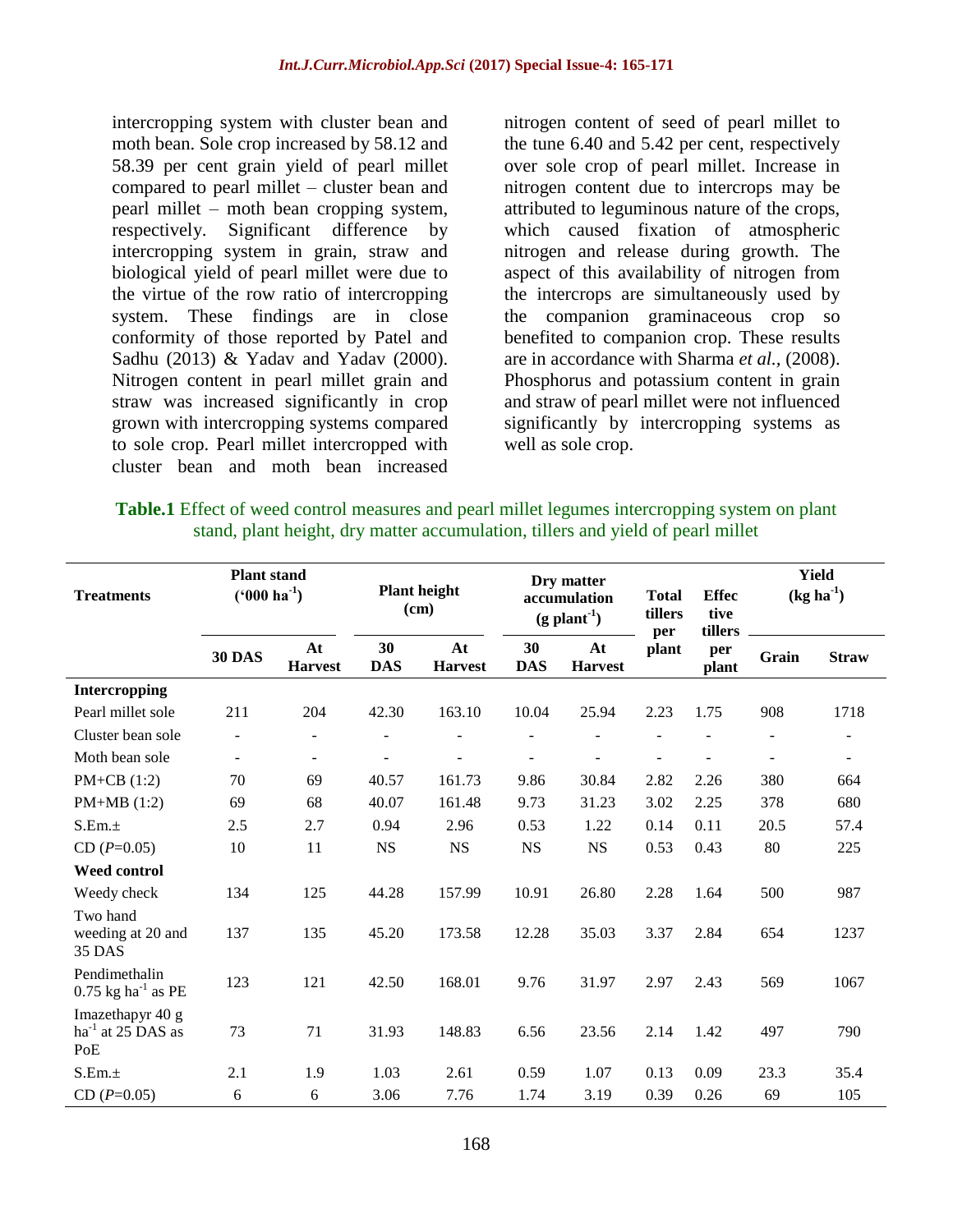| <b>Treatments</b>                               | Nitrogen content<br>$(\%)$ |              | Phosphorus content<br>$(\%)$ |              | <b>Potassium content</b><br>(%) |                          |  |
|-------------------------------------------------|----------------------------|--------------|------------------------------|--------------|---------------------------------|--------------------------|--|
|                                                 | Grain                      | <b>Straw</b> | Grain                        | <b>Straw</b> | Grain                           | <b>Straw</b>             |  |
| Intercropping                                   |                            |              |                              |              |                                 |                          |  |
| Pearl millet sole                               | 1.624                      | 0.455        | 0.266                        | 0.117        | 0.573                           | 1.846                    |  |
| Cluster bean sole                               |                            |              |                              |              |                                 |                          |  |
| Moth bean sole                                  |                            |              |                              |              |                                 | $\overline{\phantom{a}}$ |  |
| $PM+CB(1:2)$                                    | 1.728                      | 0.486        | 0.269                        | 0.120        | 0.586                           | 1.851                    |  |
| $PM+MB(1:2)$                                    | 1.712                      | 0.491        | 0.271                        | 0.122        | 0.586                           | 1.852                    |  |
| S.Em.±                                          | 0.021                      | 0.006        | 0.003                        | 0.001        | 0.008                           | 0.025                    |  |
| $CD(P=0.05)$                                    | 0.083                      | 0.024        | <b>NS</b>                    | <b>NS</b>    | <b>NS</b>                       | <b>NS</b>                |  |
| <b>Weed control</b>                             |                            |              |                              |              |                                 |                          |  |
| Weedy check                                     | 1.517                      | 0.406        | 0.257                        | 0.114        | 0.564                           | 1.804                    |  |
| Two hand weeding at 20 and 35                   | 1.758                      | 0.510        | 0.275                        | 0.123        | 0.593                           |                          |  |
| <b>DAS</b>                                      |                            |              |                              |              |                                 | 1.899                    |  |
| Pendimethalin 0.75 kg ha <sup>-1</sup> as PE    | 1.745                      | 0.498        | 0.271                        | 0.120        | 0.584                           | 1.850                    |  |
| Imazethapyr 40 g ha $^{-1}$ at 25 DAS as<br>PoE | 1.729                      | 0.496        | 0.271                        | 0.122        | 0.585                           | 1.847                    |  |
| S.Em.±                                          | 0.019                      | 0.005        | 0.003                        | 0.001        | 0.007                           | 0.021                    |  |
| $CD(P=0.05)$                                    | 0.057                      | 0.016        | 0.009                        | 0.004        | 0.020                           | 0.063                    |  |

**Table.2** Effect of weed control measures and pearl millet legumes intercropping system on nitrogen, phosphorus, potassium and protein content in pearl millet

#### **Weed control**

The herbicidal weed control measures significantly reduced plant stand at 30 DAS as compared to weedy check and two hand weedings. Treatment comprising unweeded (Control), pendimethalin at  $0.75$  kg ha<sup>-1</sup> and imazethapyr at  $40 \text{ g}$  ha<sup>-1</sup> reduced plant stand of pearl millet by 7.37, 10.40 and 47.32 per cent at harvest, respectively over two hand weeding. All weed control measures (except imazethapyr at  $40 \text{ g}$  ha<sup>-1</sup>) significantly increased plant height of pearl millet over weedy check at harvest. All weed control measures (except imazethapyr at 40 g  $\text{ha}^{-1}$ ) considerably increased the crop dry matter production per plant of pearl millet over unweeded control. Hand weeding twice at 20 and 35 DAS recorded significantly higher dry matter production of pearl millet to the tune of 16.91, 48.73 and 30.72 per cent at harvest over, pendimethalin at  $0.75$  kg ha<sup>-1</sup>, imazethapyr at 40  $g$  ha<sup>-1</sup> and weedy check, respectively. Hand weeding twice produced significantly higher total number of tillers and effective tillers per plant of pearl millet

at harvest as compared to both pre and post emergence application of herbicides and weedy check. The all weed control measures (except imazethapyr at 40  $g$  ha<sup>-1</sup>) produced significantly higher grain and straw yield of pearl millet over weedy check.

Hand weeding twice at 20 and 35 DAS and pre emergence application of pendimethalin at  $0.75 \text{ kg}$  ha<sup>-1</sup> recorded significantly higher grain yield of pearl millet to the tune of 30.76, and 13.71 per cent over weedy check, respectively. The weed control treatments brought significant effects on crop growth in terms of periodic plant stand, plant height and dry matter accumulation, total tillers, effective tillers and yield. Hand weeding twice significantly increased the grain and straw yield of pearl millet over other weed control measures. Two hand weedings recorded the highest grain while the lowest recorded under weedy check. The lowest straw and grain yield recorded in weed check plots may be ascribed to the maximum density and dry matter of weeds which compete with the crop plant. On the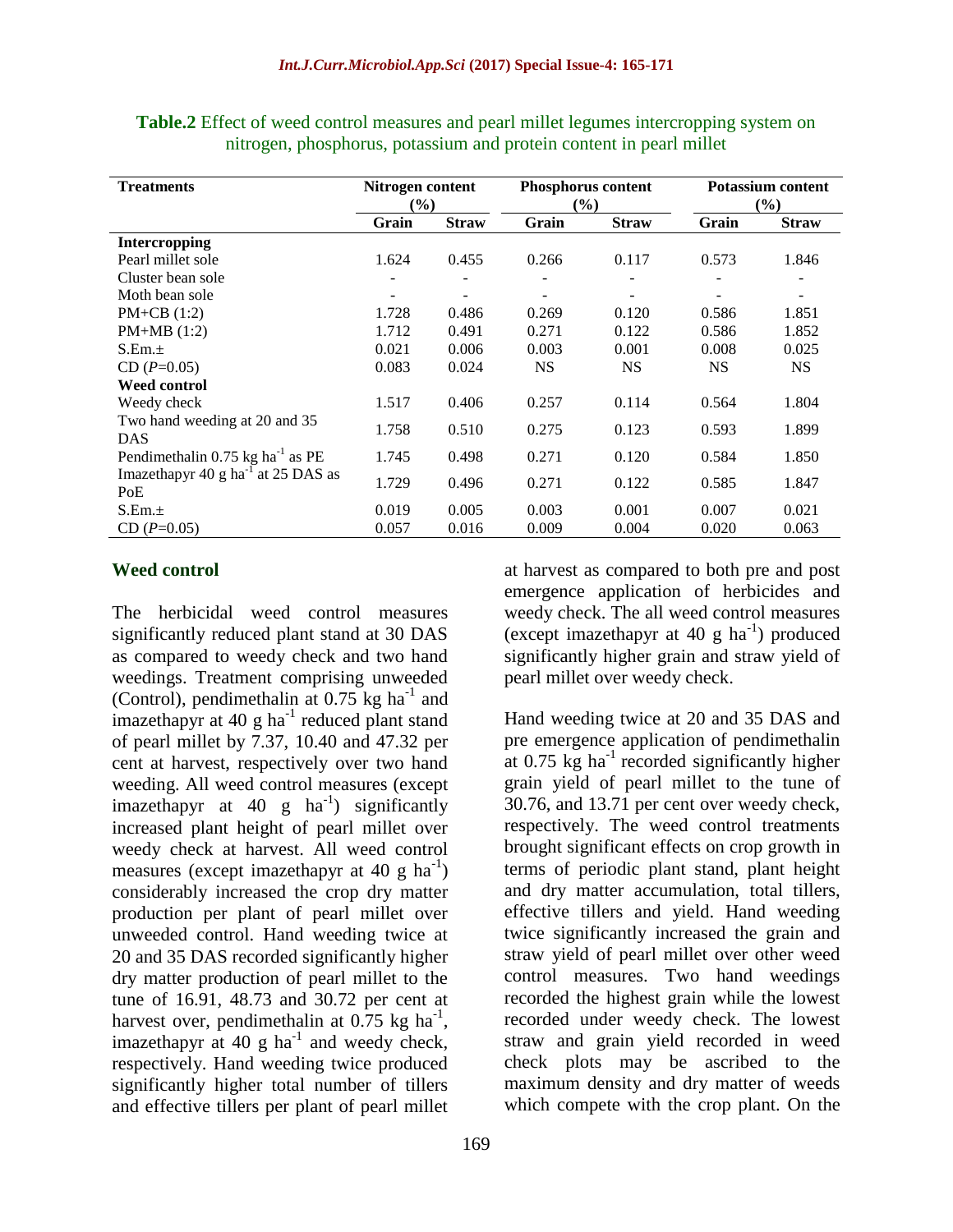other hand the higher grain yield obtained due to hand weeding treatment was associated with less weed competition and batter growth environment. Ram *et al.,*  (2005) also reported improvement in yield components due to elimination of severe crop weed competition. Under herbicidal weed control treatments, although pendimethalin at  $0.75 \text{ kg}$  ha<sup>-1</sup> and imazethapyr at 40 g  $ha^{-1}$  controlled the different type of weeds effectively but these treatments failed to produce higher yields due to some phytotoxic effect of pendimethalin at  $0.75 \text{ kg}$  ha<sup>-1</sup> and imazethapyr at 40 g ha<sup>-1</sup> on pearl millet so noticed. However, plant height was recouped at harvest. Similar results were also reported by Yadav *et al.,* (2004) in pearl millet in cumin - pearl millet cropping system. These results are also in accordance with the findings of Dan *et al.,* (2009) and Qian *et al.,* (2011). All the weed control treatments significantly increased nitrogen, phosphorus and potassium content in grain and straw of pearl millet over weedy check. Highest contents in grain and straw of pearl millet recorded under hand weeding twice being statistically at par with pendimethalin at 0.75 kg ha<sup>-1</sup> and imazethapyr at 40 g ha<sup>-1</sup>. Hand weeding twice effectively controlled the weed growth and provided almost weed free environment to the crop to utilize the available nutrients under reduced crop weed competition for nutrients, resulting in increased N, P and K content and crop dry matter production. Similar findings were also reported by Sreenivas and Satyanarayan (1994) and Ram *et al.,* (2004).

#### **References**

- Anonymous, 2014. Annual report of all Indian Coordinate Pearlmillet improvement Project (ICAR), Univ. of Masure. Pp-15.
- Anonymous, 2014b. Department of

Agricultural Statistics, Pant Bhawan, Jaipur.

- Chatterjee, B.N., Maiti, S. and Mandal, B.K. 1989. Intercropping – Advantage and disadvantage in cropping system – theory and practice. Oxford and IBH Publishing Co. Pvt. Ltd. Pp: 155.
- Dan, H.A., Dan, L.G.M., Barroso, A.L.L., Tannus, V.R., Finotti, T.R. 2009. Selectivity of herbicide applied in post-emergence on millet (*Pennisetum glaucum*). *Revista Brasileira Milho Sorgo*, (8)3: 297-306.
- Jackson, M.L., 1973. Soil chemical analysis. *Prentice Hall Inc. Engle Chitts, New Jersey*.
- Pal, C., Kaushik, S.K. and Gautam, R.C. 2000. Weed control studies in pearl millet (*Pennisetum glaucum*) – Pigeonpea (*Cajanus cajan*) intercropping system under rainfed condition. *Indian Journal of Agronomy.* 45 (4): 662.668.
- Patel, K.N., and Sadhu A.C. 2013. Performance of summer pearl millet (*Pennisetum glaucum* L.) based intercropping with legume crop in different row ratios under middle Gujarat conditions. *International Journal of Agricultural sciences.* 9 (2): 510-512.
- Qian, H., Hu, H., Mao, Y., Ma, J., Zhang, A., Liu, W., Fu, Z. 2011. Enantioselective phytotoxicity of the herbicide imazethapyr in rice. *Environment science and technology*, (45)16: 7036-7043.
- Ram, B., Chaudhary, G.R., Jat, A.S. and Jat. M.L. 2005. Effect of integrated weed management and intercropping systems on growth and yield of pearlmillet (*Pennisetum glaucum*). *Indian. Journal of Agron*omy. 50(2): 210-213.
- Ram, B., Chaudhary, G.R. and Jat, A.S. 2004. Nutrient depletion by weeds,